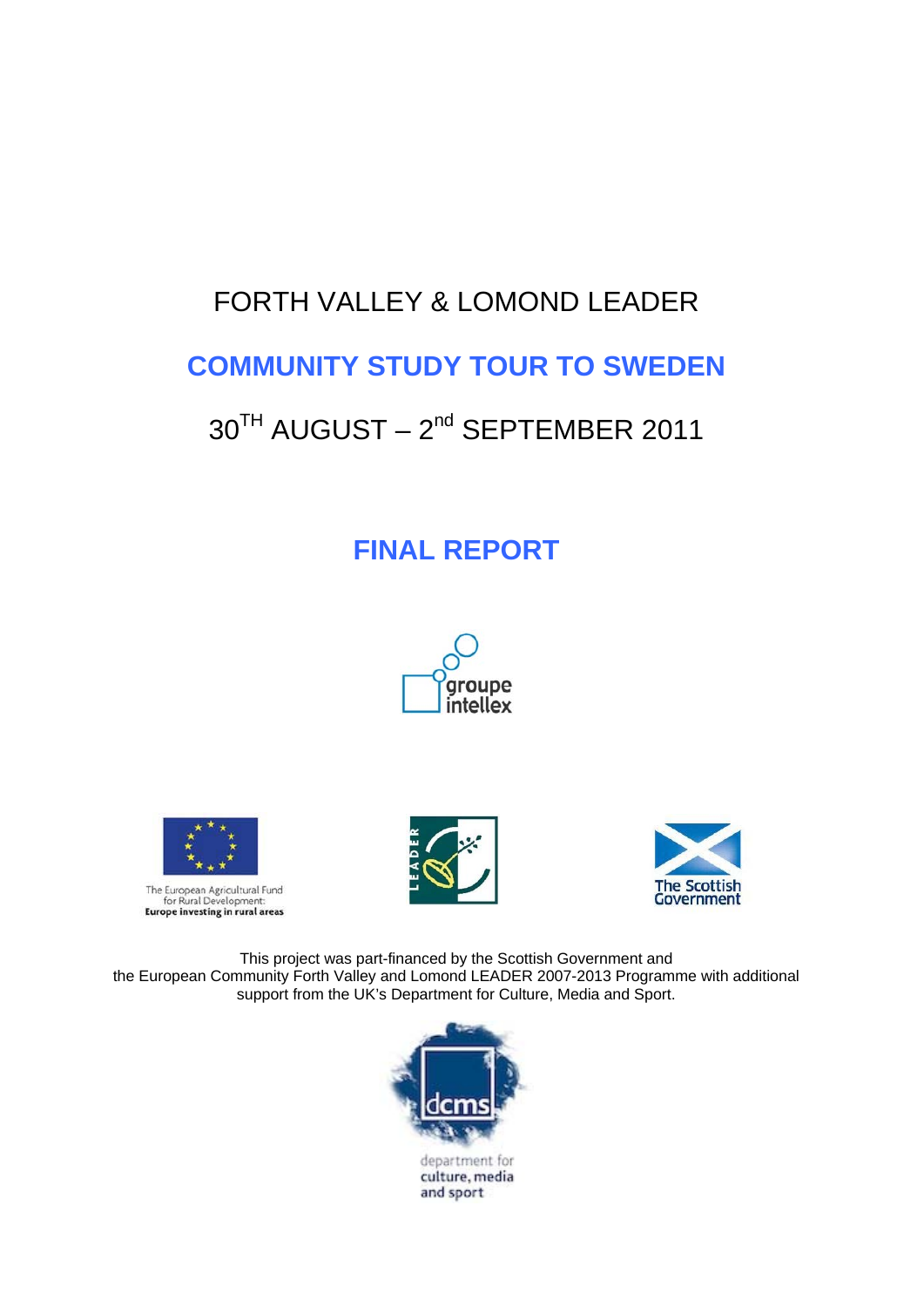

- 1. Executive Summary
	- 2. Background and Objectives
	- 3. Delegates
	- 4. Itinerary
	- 5. Observations:
		- Speakers and background to each meeting/location
		- Comments and Learning Points
	- 6. Summary and acknowledgments

References and end-notes are appended

Supplementary referenced material: Delegate Briefing Pack and IT Norrbotten brochure.

## **1. Executive Summary**

The Study Tour was designed as a market education initiative – raising awareness of the potential benefits and the deployment challenges for high quality local broadband access networks.

Under the auspices of the Forth Valley & Lomond LEADER initiative and with additional support funding from DCMS, a group of 10 delegates from Stirling and nearby rural areas undertook an intensive 3-day visit to local access networks in Sweden and met with broadband deployment experts, local network operators, systems providers, health service practitioners and civic leaders.

This report summarises the Study Tour, captures the key points of learning and records individual delegate experiences. The report concludes with a summary of key issues that will be the focus for further work within Forth Valley and Lomond (FVL) communities.

A separate 20-minute video captures some highlights of the Study Tour and is available on-line.

On behalf of the delegates, the Study Tour leaders, Marit Hendriks and David Brunnen (Groupe Intellex), express their deep appreciation for the generosity and goodwill of our many hosts in Sweden and particularly for their openness in answering the very many questions raised by delegates.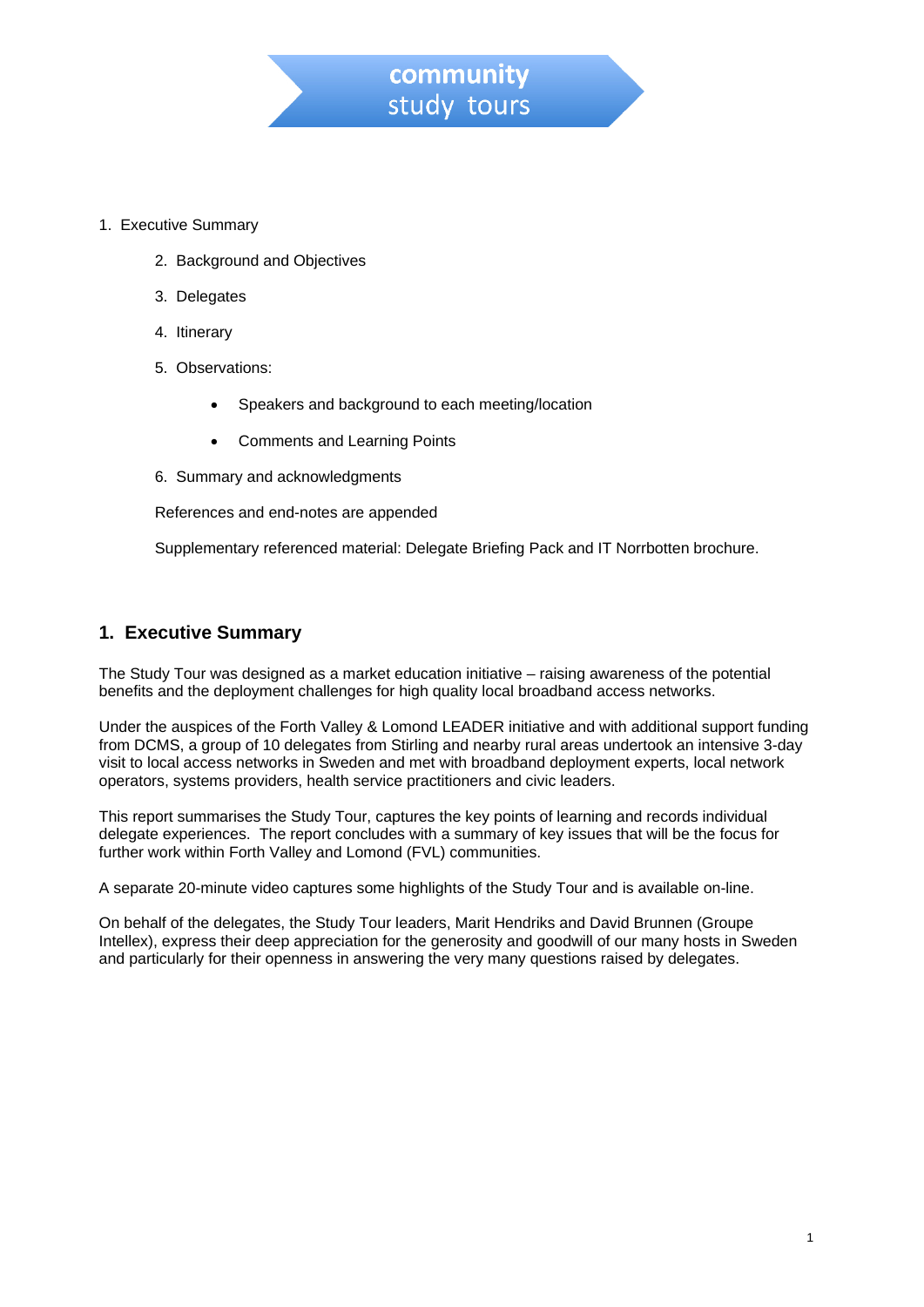# **2. Background and Objectives**

The aims of the study visit, (as described in the invitation to tender issued by FVL LEADER) were:

To explore how communities, charities, enterprises and public sector bodies in a leading NGA/NGB European nation make use of superfast broadband and:

- To meet with and learn from others about how local NGA has been established.
- To understand the business cases that have been used to establish local NGA networks.
- To understand the enabling environment provided by regulators and various layers of government to assist the establishment of NGA.
- To experience NGB in action in a number of locations and to learn about how NGB can be used to deliver improved and more efficient rural goods and services.
- To return with a high quality overview and experience of all of the component parts of well functioning NGA / NGB networks including demand generation.

To create a body of knowledge and practical examples in a mixture of video and written report formats that can assist participants, and be shared with those that do not go on the study visit, to take action and put together feasible business cases in the FVL LEADER rural area.

Groupe Intellex responded to FVL's requirements with the itinerary given in Section 4 plus a preparatory briefing for all delegates and a proposed de-brief meeting following acceptance of this report.

Sweden ranks in second place, also unchanged from 2008. It displays very high performance on all three sub-indices. With 90 per cent of the population using the Internet, Sweden is among the top five countries online, along with Iceland, Norway, the Netherlands and Luxembourg. Moreover, the country is among the world's top ten in commercial fibre-to-the-home (FTTH) penetration.<sup>10</sup> Such extensive fibre deployments have been achieved through a successful public-private strategy that has involved both private operators and local authorities.<sup>11</sup> Mobile-broadband penetration is among the highest in the world (after the Republic of Korea and Japan). Recent data show that in Sweden there are now almost as many mobile-broadband subscriptions as fixed-broadband, and that mobile data traffic continues to grow strongly, with an increase of just over 90 per cent in the last year.<sup>12</sup> This indicates that mobile-broadband uptake and usage is matching that of fixed broadband.

The selection of Sweden for the Study Tour was based on research in 2010 and an exploratory 'pathfinder' visit in February 20[1](#page-18-0)1.<sup>1</sup>

Sweden's leading position in the development of high quality broadband access has since been validated by the recently published ITU Report, '*Measuring the Information Society'*. [2](#page-18-1) (See inset)

The overall result placed Sweden second only to South Korea and this position was consistently reflected in many sub-sets of this multi-factor analysis.

The ITU analysis also demonstrates that mobile broadband and local access fibre networks are complimentary and, as noted elsewhere, may be regarded as inter-dependent.<sup>[3](#page-18-1)</sup>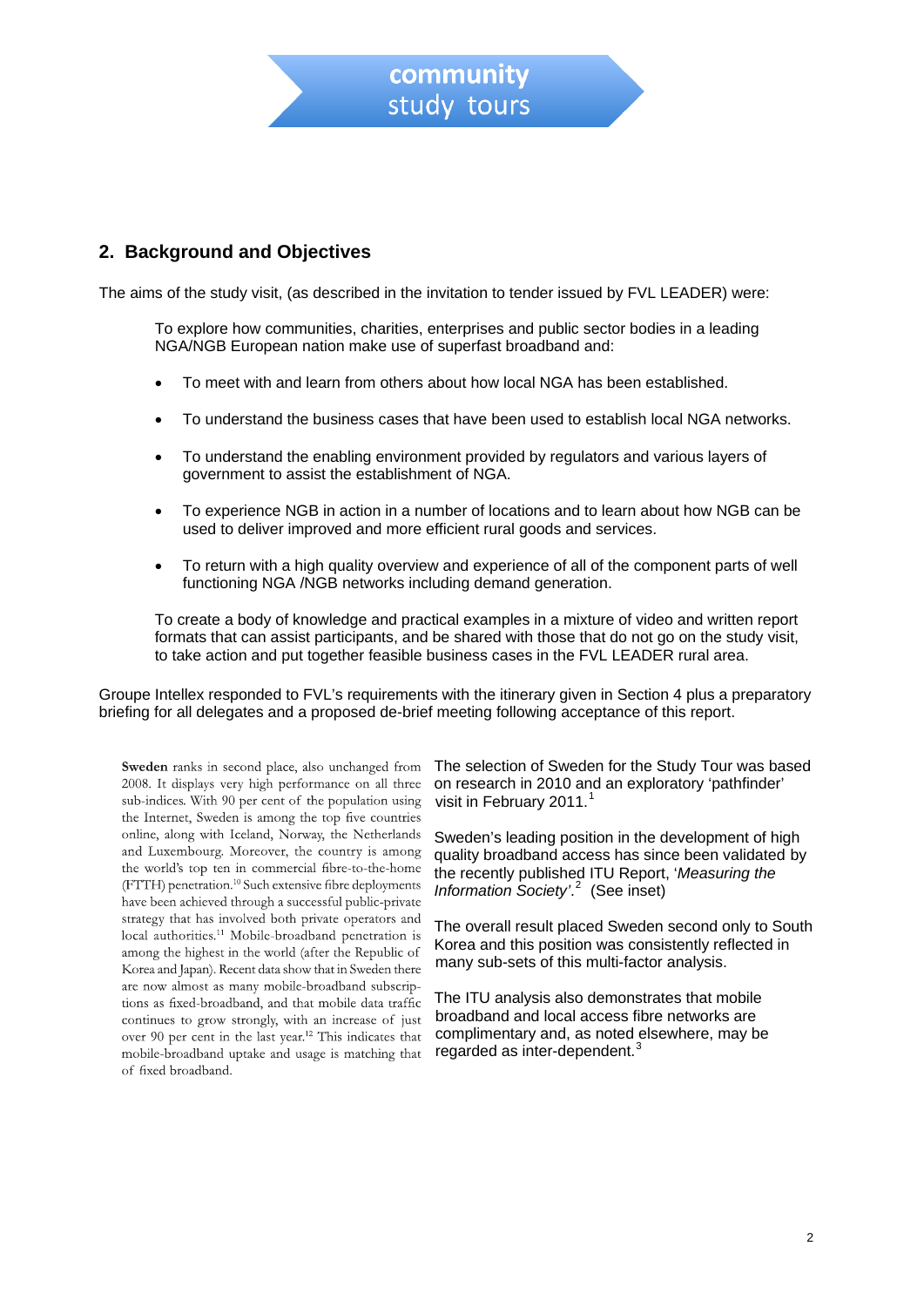

## **3. Delegates**

FVL LEADER selected delegates for the Study Tour with guidance from Groupe Intellex.

The overall aim was to include representation from public and private sector interests and from community leaders.

The delegates were:

Angus Annan – Chair, Logie Community Council Sue Dow – General Manager, National Health Service, Falkirk and Forth Valley Sandy Frickleton – Economic Development Department, Stirling Council George Johnson – Callander Enterprise and local community Councilor Anne-Michelle Ketteridge – Forth Valley & Lomond LEADER Rebecca Maxwell – Assistant Chief Executive, Stirling Council Tony Moulsdale – Stirling Business Panel and director of a local company Stephen O'Keefe – Technology and Broadband advisor, Callander Enterprise Peter Sunderland – Chair, Forth Valley & Lomond LEADER LAG

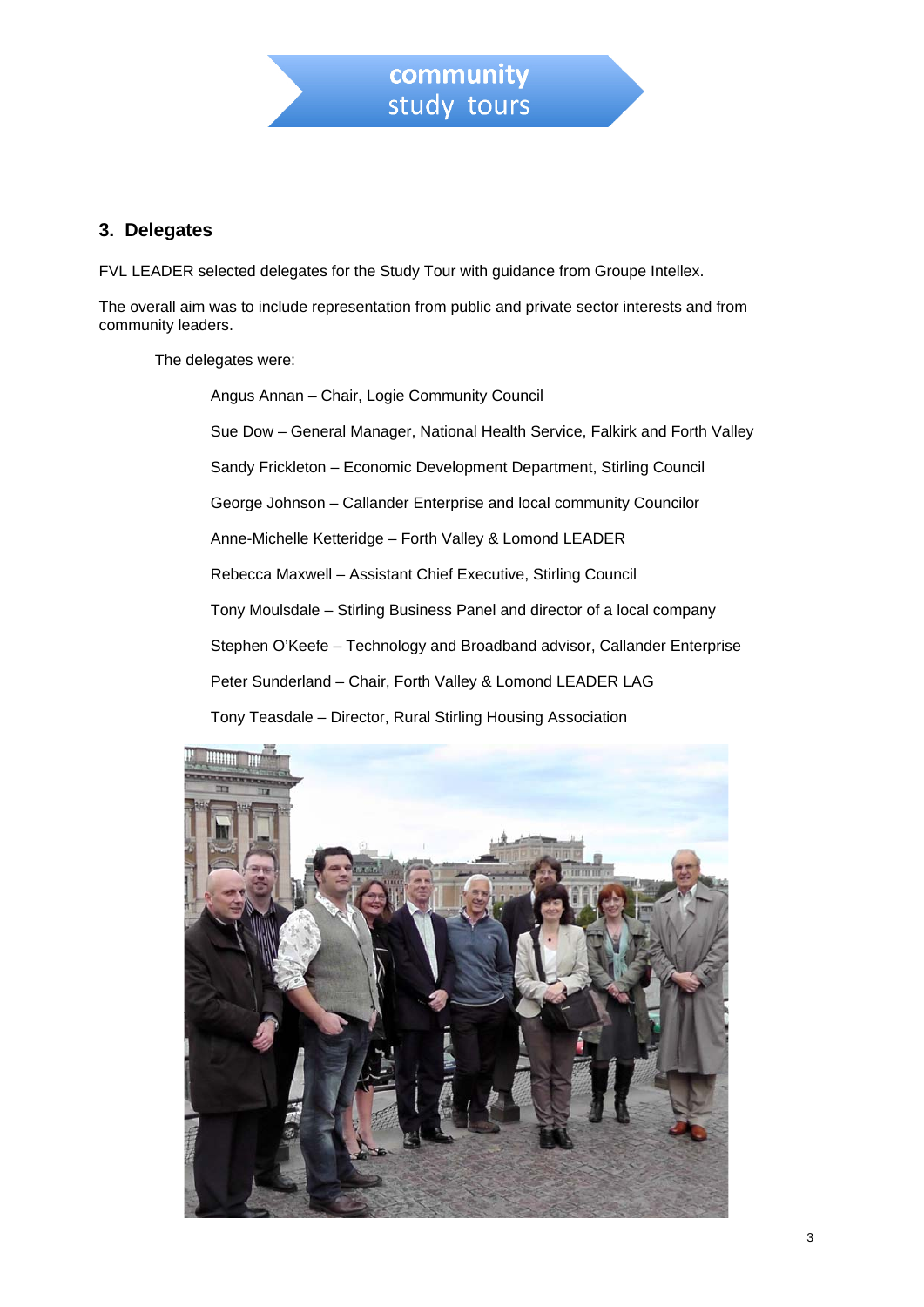

## **4. Itinerary**

#### **Day 1 - Tuesday 30 August:**

Outbound flight (Edinburgh to Stockholm – Norwegian flight DY4464) 11:20 Depart Edinburgh 14:35 Arrive Arlanda, Stockholm – Marit Hendriks and David Brunnen will meet delegates 15:15 Train to Stockholm central station

16:00 Meeting Mikael Ek - Managing Director Svenska Stadsnätsföreningen - Swedish Urban Networks Association.[4](#page-18-1)

17:30 Check in Scandic Sergel Plaza hotel. 19:30 Dinner at Fem Små Hus in Gamla Stam. Dinner guests: Crister Mattson, Senior Adviser at Acreo AB<sup>[5](#page-18-1)</sup> and Director at Sweden Broadband Alliance, Anders Flodin, Business Development Director, Digpro<sup>[6](#page-18-1)</sup> Anders Rockström, KTH Royal Institute of Technology – Centre for Sustainable Communications<sup>[7](#page-18-1)</sup>

#### **Day 2 - Wednesday 31 August:**

06.45 Depart hotel - short walk to Central Station for train to Arlanda 09:05 Depart Arlanda, Stockholm (flight SK006 SAS) 10.20 Arrive Luleå 11.00 Visit Lunet - Tomas Sundström CEO Lunet<sup>[8](#page-18-1)</sup> 12:15 Lunet fibre deployment in action

13:00 Lunch in Kyrkbyn (UNESCO World Heritage Site) hosted by ITN Norrbotten and Lunet 14.30 Local hospital - Sunderby Sjukhus - visit for practical demonstration of the network by Maria Lindberg and presentation by Anne-Mari Angeria Marketing Manager IT Norrbotten.[9](#page-18-1)

17:30 Check-in Comfort hotel Luleå and free time 19:00 Dinner hosted by ITN Norrbotten and Lunet with guest Yvonne Stålnacke, Mayor of municipality of Luleå, plus briefing for the following day's itinerary

#### **Day 3: - Thursday 1 September**

08:00 Leave hotel for airport 09:55 Depart Luleå (flight SK005 SAS) 11:15 Arrive Arlanda, Stockholm

12:22 Rail to Linköping (SJ, Regional, train 269) 14:42 Arrive Linköping 15:30 Visit Utsikt network.[10](#page-18-1) Presentation by Iain Perry and Jorgen Svardth CEO Utsikt

17:00 Presentation by Henrik Halvorsen - VP Sales, NETadmin<sup>[11](#page-18-1)</sup> at Scandic Hotel and evening dinner hosted by NETadmin with guest Ann-Cathrine Hjerdt, Mayor of Linköping.

20.50 Leave hotel 21:15 Bus to Skavsta airport 22:45 Arrive hotel (Connect hotel, Skavsta)

#### **Day 4 – Friday 2 September**

09:00 Breakfast debrief and evaluation 11:25 Return flight to Edinburgh (Ryanair flight FR6635) 12:35 Arrive Edinburgh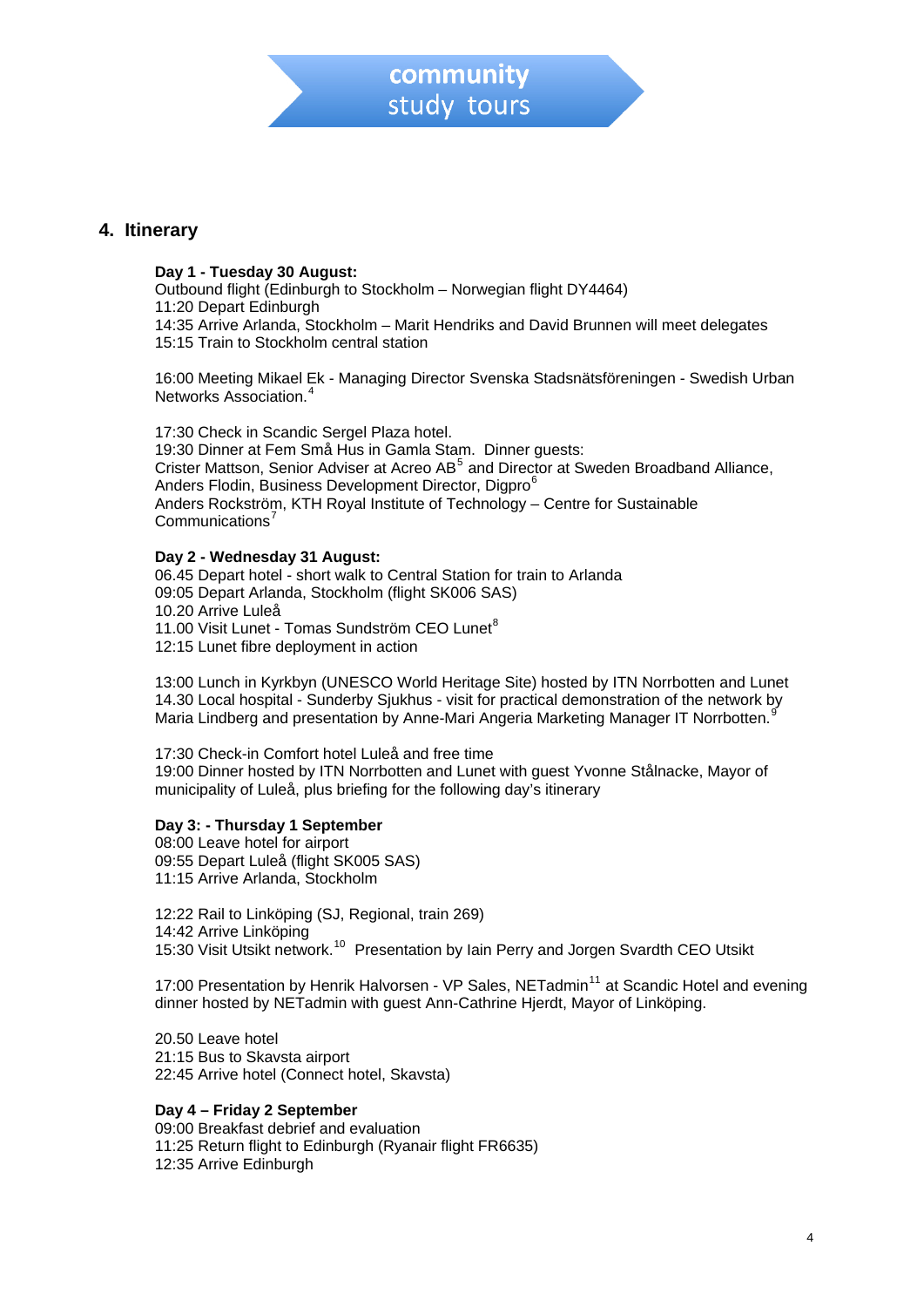

# **5. Observations**

#### **5.1 Preparatory Briefing**

All delegates met for a preparatory briefing at Stirling on  $10<sup>th</sup>$  August. The discussion provided the Study Tour organisers with insights into delegate backgrounds and an initial view of the topics that would be of greatest interest.

This preparatory process enabled adjustments to be made to the outline itinerary. Additional guests were added to the dinner meetings and the participation of two local mayors was secured through the good offices of our hosts in Sweden.

Delegates articulated a general concern that complex technological issues might dominate the study tour. To address this issue, all delegates were provided with links to plain-English business guides/handbooks prepared by the FTTH (Fibre to the Home) Council Europe and INCA. These materials were additional to the editorial linkages provided in the advance delegate briefing pack and further background information was supplied to all hosts/speakers in Sweden.

#### **5.2 Swedish Urban Networks Association**

On arrival in Stockholm the group met Mikael Ek, Managing Director Svenska Stadsnätsföreningen. His association has 274 members and includes network operators, suppliers, municipalities and other stakeholders.

His presentation provided an overview of the Swedish broadband scene with around 50% of national coverage provided by local urban networks. Municipalities own 85% of these urban fibre access networks – often in conjunction with other local utilities. Across the whole of Sweden, fibre access now accounts for 26%, CableTV 20%, and DSL broadband usage (provided mainly by the former incumbent operator Telia) and has declined to 53% of all broadband connections.



Mikael explained the essential details of 'Open Access'[12](#page-18-1) designs. He outlined the variety of network models – from full vertical integration through to various degrees of separation for the provision of passive and active infrastructure elements.

He also described the need for flexibilities in provision of services, the choices for operators between offering dark fibre $^{13}$  $^{13}$  $^{13}$ , active access and retail/wholesale service variants.

The impact of these Open Access designs is seen in the flourishing competition within the Services/Applications sector. Sweden, with a national population approximately equal only to that of the Greater London area, broadly matches the entire UK in the number of ISPs.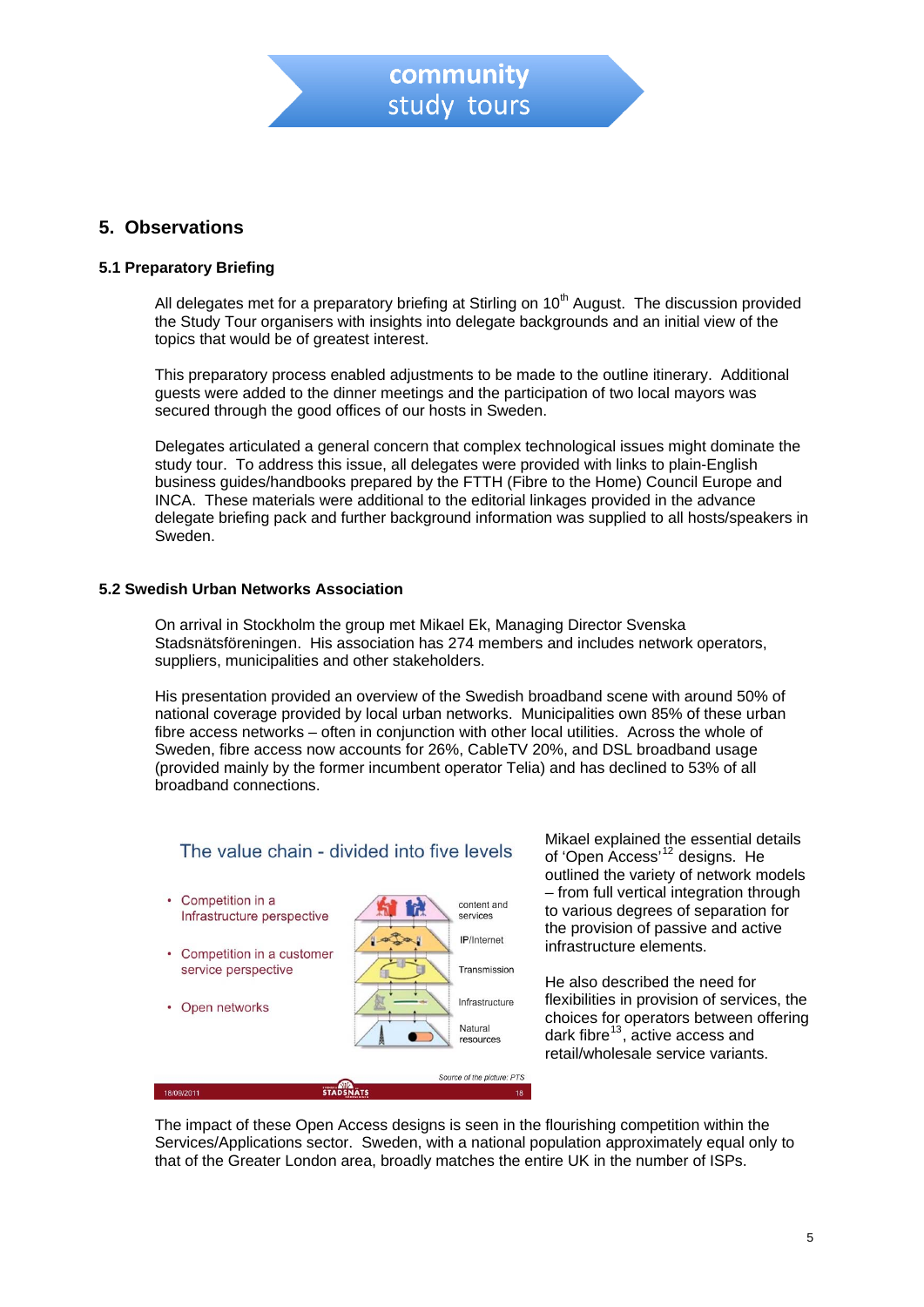This proportionally higher level of ISPs in Sweden features fewer national but many more local or regional service providers relative to the UK. In discussion of user needs Mikael Ek pointed out that households often require multiple concurrent connectivity to different services – and broadband capacity needs to reflect the full range of current and future applications including 3D TV streams.

The extent to which older people have embraced high quality broadband can, Mikael Ek explained, be attributed to two factors – the clear enhancement of their property's value and their desire to ensure that grandchildren continue to visit! More generally the enhancement of property values was widely quoted throughout the study tour as justification for upfront 'connection charges' of around £2000 per property.

In this presentation it became clear that a wide variety of business models had developed – and that this diversity had led to the creation within Sweden of management systems with sufficient flexibility to enable different business models together with a wide range of specialist ventures now increasingly focused on export markets.

An additional feature arising from the diversity of local systems had been the creation of a market place for automated trading of dark fibre. This is of particular value to nationwide and international enterprises and telecoms carriers needing to network between many locations with consistent connectivity standards and assured service levels. We also discussed the benefits of dark fibre trading for the mobile sector in the context of deployment of new technologies demanding larger numbers of cell sites.

On behalf of its members the Swedish Urban Networks Association also manages a strong and positive relationship with the national regulatory body, PTS. It became clear in discussion that PTS sees its role in delivery of national broadband policy as an economic growth and societal imperative. PTS drives, for example, considerable efforts to ensure that local operators and municipalities take full advantage of European funding and assists in the preparation of funding applications.

Finally we were given a brief overview of the regulatory/competitive tensions that can arise between local network operators and former incumbents – a topic which would be discussed further during the visit to Luleå.

#### **Learning points:**

- **Customer choice and diversity of business models** arising from clear separation of Access and Services.
- **Market maturity** evidenced by the number of local access networks and emergence of systems and trading platforms.
- **The critical role of the regulator** in encouraging broadband-enabled economic growth as part of government policy.

#### **5.3 Dinner –** at **Fem Små Hus, Gamla Stan**

The group met for dinner in Stockholm's old town with a pre-dinner address by Crister Mattson of ACREO – a research organization. Also present were Anders Flodin of Digpro – a venture specializing in digital mapping of network assets – and Anders Rockström from the Centre for Sustainable Communications at KTH Royal Institute of Technology. The guests circulated during the event to ensure that all delegates were able to explore a range of topics.

Crister Mattson described his current work – a report delivered that day to the Swedish government on the societal and community benefits of broadband. This report is a follow-up to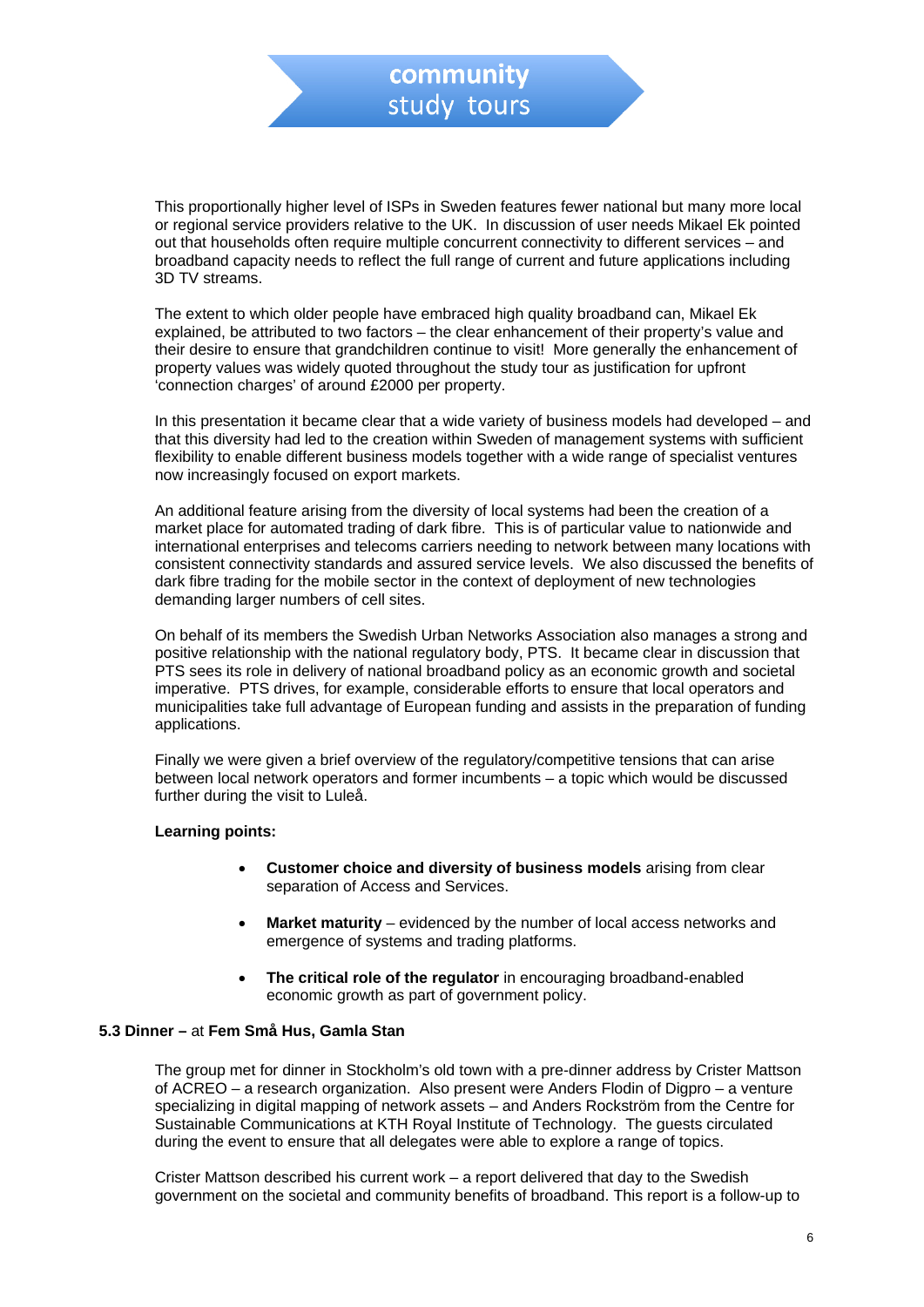<span id="page-7-0"></span>an earlier substantive work on the national economic growth benefits of broadband infrastructure investment. The new report is not yet in the public domain (awaiting approval) but may be expected to become available in English translation within the next two months.

A key focus of the new report is an assessment of '*un-captured values'* – i.e. the values of broadband investment that are not simply or conveniently accounted for in terms of Telecoms sector revenues and market shares.<sup>[1](#page-7-0)[14](#page-18-1)</sup>

Delegates were left in no doubt about the financial viability of high quality local access networks and our other guests added further information on the use of wireless in extreme rural environments and the value of digital mapping as a vital part of deployment planning and operations.

#### **Learning points:**

- '**Un-captured values'** the need to understand the wider economic and societal benefits and to ensure that these are articulated in seeking public sector funding.
- **Risk-reduction** the value of good planning and operational standards including collaboration with other utilities and road/rail construction
- **Knowledge Sharing** the ready availability of advice from those who went through these learning curves several years ago.

#### **5.4 Lunet – the local access network in Luleå**

1998-2010 29 300 000 €

 $\checkmark$  There of 2 700 000 € representing government, EU and municipal funding.

In Luleå in northern Sweden the group first visited the local Lunet operation to meet CEO Tomas Sundström and Product Development Manager, Roger Åström.



All funding used for expansion in rural areas (villages).

Lunet originated in 1997 as a subsidiary of the municipal-owed energy distribution company Luleå Energi AB.

In 2007 it transitioned to a 50/50 joint venture between the energy company and the municipality's housing organization, Lulebo AB.

 Lunet operates on a strictly commercial basis and currently provides a return on capital of 6.5% slightly higher than the 2010 value of 4.7%

Located at the northern end of the Gulf of Bothnia, the environment features extreme winter conditions – forcing a seasonal pattern to fibre deployment. The network now reaches all of Luleå's districts and 35 of the surrounding villages within the municipality.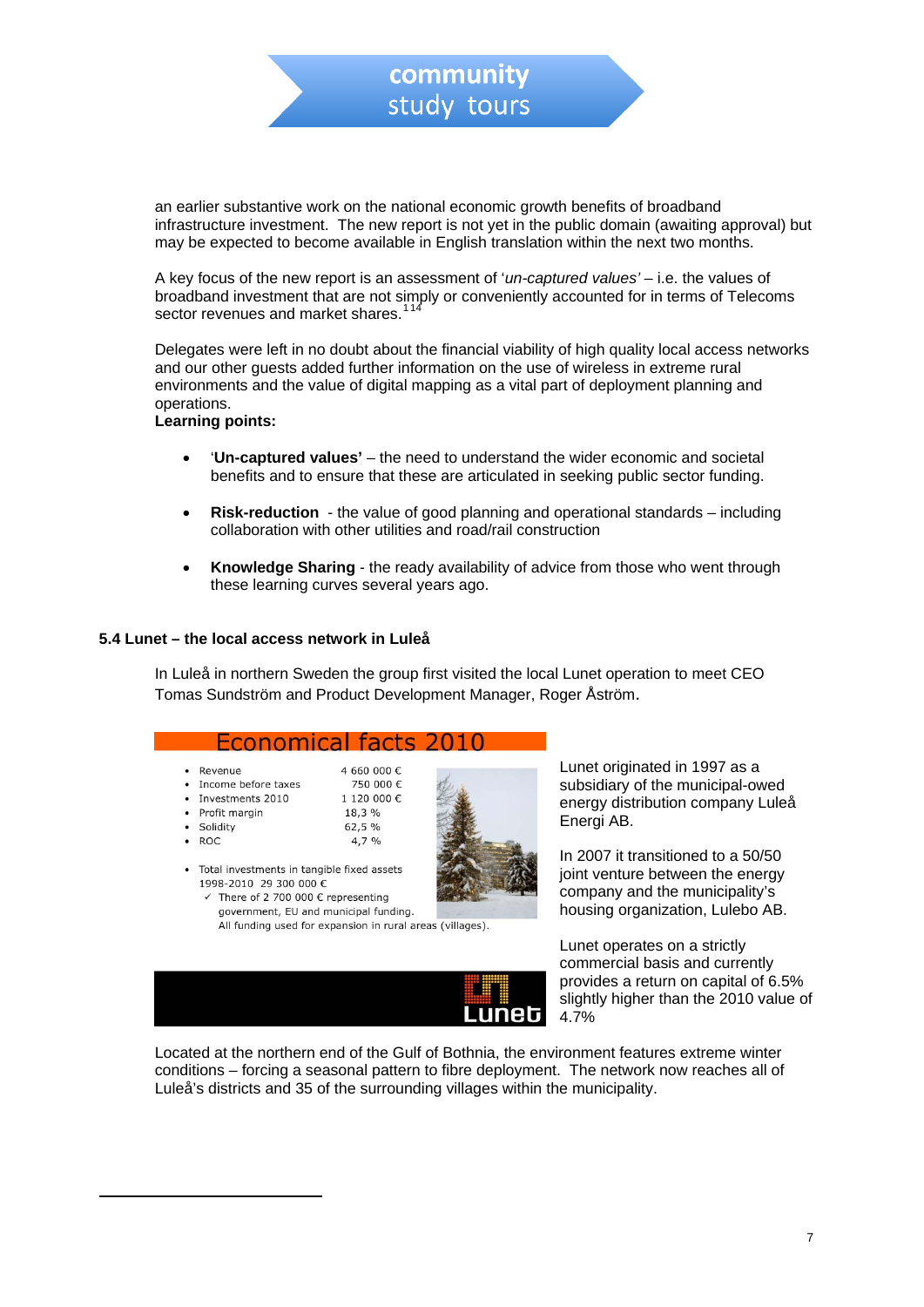A key feature of the Lunet business model is an intense focus on their local identity as a point of differentiation from the former incumbent operators. This local branding is reinforced in all aspects of customer service and in community engagement techniques to reduce investment risk.

As the network is extended to outlying areas, Lunet seeks local champions who can identify the benefits of fibre and coordinate demand amongst small communities. This process for demand stimulation is an essential part of investment risk reduction – avoiding the perils of low take-up rates after committing to costly infrastructure deployment.

The Lunet network model requires absolute separation of the Access business from the provision of higher and competitive level of Services provision. Lunet offers Passive (dark fibre) and Active connectivity for which customers pay an initial charge related to local deployment costs and a relatively small monthly fee related to their choice of capacity. Customers additionally pay Service Providers directly – with a wide range of competing options for Telephony, Internet and TV.

The conventional Active network provision allows for Services operating at 100Mb/s (both upload and download) but all new provision allows for the use of future 1Gb/s services when these become available.

In those parts of the area where fibre is not yet available, Lunet provides connectivity via DSL over copper unbundled by the former incumbent Telco's. The dark fibre business (primarily for business customers, mobile operators and other service providers) is a significant revenue and profit contributor but has also been instrumental in lowering overall enterprise costs and making the area attractive for inward investment and start-up companies.

The provision of symmetric services has resulted in a noticeable change in traffic patterns – in aggregate the area generates more data traffic than it receives.

The development of the FTTH network, its gradual extension to outlying areas and the levels of investment from EU funds were discussed in depth. Lunet has recently been the focus of an 18-month investigation by the Swedish competition authorities - triggered by former incumbent complaints. The process has concluded with a clean bill of health and dismissal of the complaint but has usefully identified a few areas where more detailed cost accounting is recommended.

The challenges of capital investment were explored by the study group with recognition that whilst the passive infrastructure – ducts and fibre in the ground - may be expected to have a considerable life (well in excess of, say, 30 years) the active equipment needs to be refreshed at intervals of around 5-7 years. Incremental network deployment (now spread over more than 10 years) is leading towards a 'rocky' re-investment programme that must be anticipated in the business model.

Following the presentation at Lunet's offices the study group moved to an outlying area where fibre deployment was underway. The group observed a fibre blowing operation and discussed the challenges of digging and fibre-laying techniques where extreme winter conditions cause shifts in soil levels and strain on ducts and cables.

#### **Learning Points:**

**Local Identity and Community Engagement/Leadership –** the value of being local, encouraging community involvement in deployment plans and development of locally relevant applications services.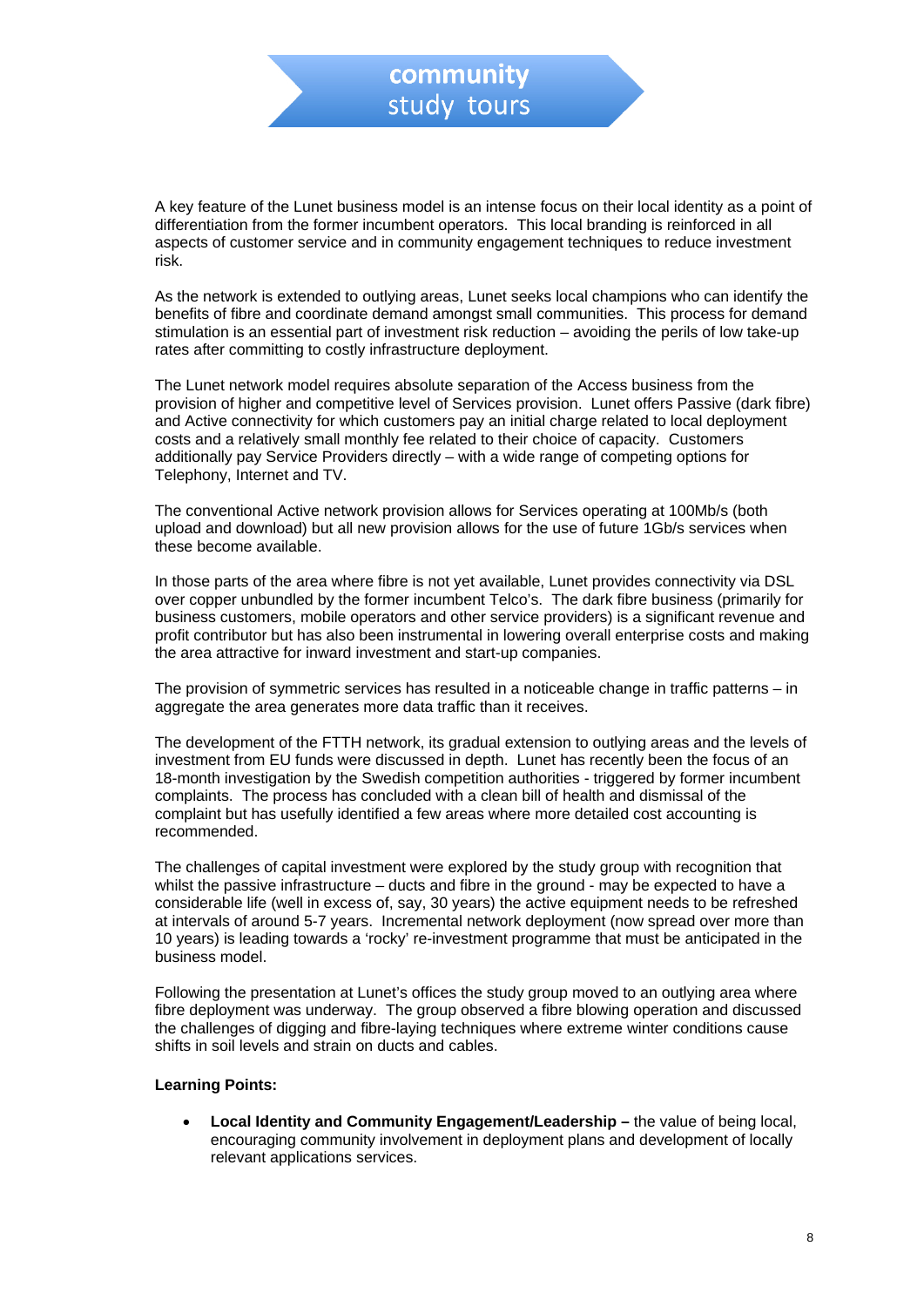**Open Access and competitive positioning** – the significance and benefits of openness and clarity in accounting practices to demonstrate market fairness and customer choice of Services.

community study tours

• **Symmetry** – the benefits of symmetric (upload/download parity) for future services development and the innovation impacts derived from user-generated content particularly for very small businesses.

#### **5.5 IT Norrbotten and Sunderby Sjukhus**

Following a lunch hosted by Lunet and IT Norrbotten, the group moved to the local hospital for presentations covering eHealth applications and the regional public services network.

Norrbotten County covers the northern part of Sweden and straddles the Arctic Circle. From a health perspective the area includes 5 hospitals, 33 healthcare centres and 34 dental clinics. The Health services employ around 7000 employees serving a population of just over 250,000. The area is vast – 25% of the land area but on 2.8% of the population.

A presentation by a consultant dermatologist culminated in a live demonstration of remote consultation. The practice of involving local GPs in specialist consultations via videoconferencing was originally intended to reduce appointment waiting times, travel costs and overnight hospitalization – particularly in the winter months when road conditions are severe.

The video equipment supplied to GPs includes flexible camera equipment to enable close inspection of affected areas. The GPs network connections are wholly within the secure health domain – a secure virtual private network within the much larger IT Norrbotten Public Service Network. An unexpected but significant benefit of this change in clinical practice was that GP's are now directly involved alongside the patient in learning more of the specialist consultant's work and approach.



Study group delegates were impressed by the clarity of imaging within the current system and the prospect of future 3D TV developments that are expected to add further value to remote diagnosis and treatment.

The discussion covered additional benefits in medical training, surgical mentoring and access to very distant specialists for rare conditions.

The availability of the core network had enabled the development of a comprehensive system covering all

aspects of health and social care.

Moving on to a wider discussion of IT Norrbotten Maria Lindberg and Anne-Mari Angeria discussed the broader eHealth, Education and Administrative benefits of the network.

Examples included the provision of specialist minority language classes for children (satisfying the citizen right for mother tongue tuition), the ability to connect mobile clinics (e.g. for breast cancer screening) in remote settlements, and the administrative savings derived from reduction of travel between local municipal offices. From a social services perspective the example given showed the convenience of family conferences to agree care plans for elderly relatives.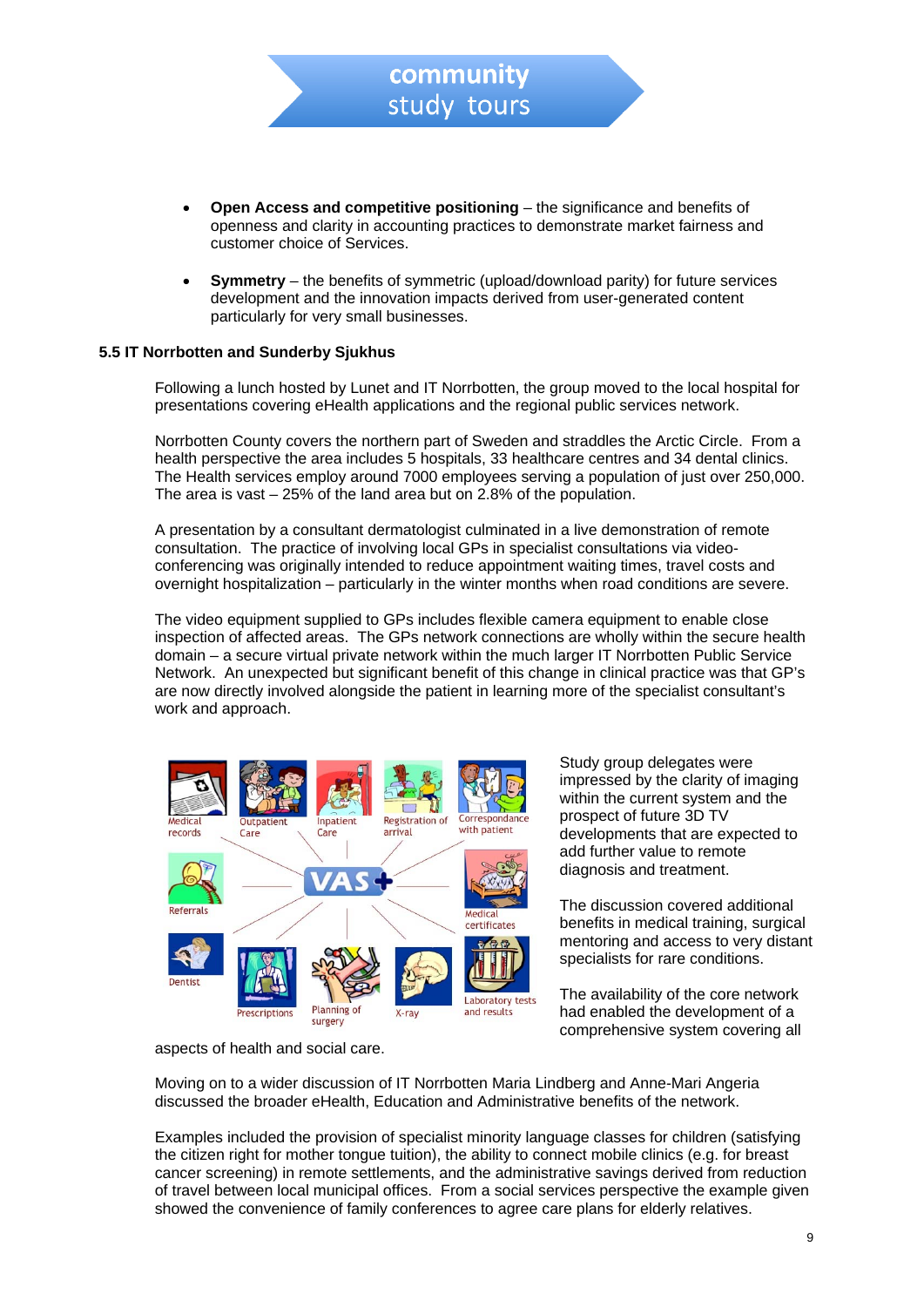The IT Norrbotten backbone network has additionally played a significant role in the development of local access networks and enterprise. IT Norrbotten is an active member of the dark fibre trading platform coordinated in Stockholm by the Swedish Urban Networks Association.

community study tours

#### **Learning points:**

- **Public Service Networks** envisioned as serving *all* parts of the public sector and not fragmented into silo's for education, health etc.
- **Practice Development**  the challenges of encouraging professionals to adopt new methods of working.
- **Forward Planning** the need to specify network provisioning to allow for uncertain future needs.

Dinner, hosted by Lunet and IT Norrbotten, included discussion with Lulea's mayor, Yvonne Stålnacke. Yvonne's role as Chair of the municipal-owned IT Norrbotten venture illustrated the very close and beneficial links across the public and private sectors.

#### **5.6 The Utsikt Bredband Network**

Relocating from the far north to southern part of central Sweden, the group travelled by air and rail to Linköping, 200km south west of Stockholm. The local Utsikt network is a subsidiary of a large municipality-owned multi-utility, Tekniska Verken AB.

The CEO, Jörgen Svärdh, and business development manager, Iain Perry, explained the evolution of the business over the past 16 years and the context of city-owned utilities for energy distribution, water, waste disposal, district heating and biogas fuel production. Local Mayor, Anne-Cathrine Hjerdt, later explored this municipal enterprise context in greater depth.



The Utsikt business differs from networks previously discussed partly in its origins as a 'dark fibre' provider for business customers and for its more complete packaging of broadband access and services for household consumers whilst not in any way restricting their choice of service providers.

The single invoice presented to consumers includes the Service Provider's charges and the Utsikt network gains a 'wholesale' fee for Service Providers' use of the network.

The provision of dark fibre links for business and public sector users remains a significant and profitable part of the business. Utsikt also provides a high quality broadband network for use by over 7000 university students – with special arrangements for service provision to this transient population.

Another key feature of the Utsikt deployment plan is found in joint collaboration with property owners. The Utsikt deployment team often arrange for customers to complete the installation of the final fibre link into premises - i.e. the last 50 or 100 metres although sometimes longer – with a complete package of support, training and materials.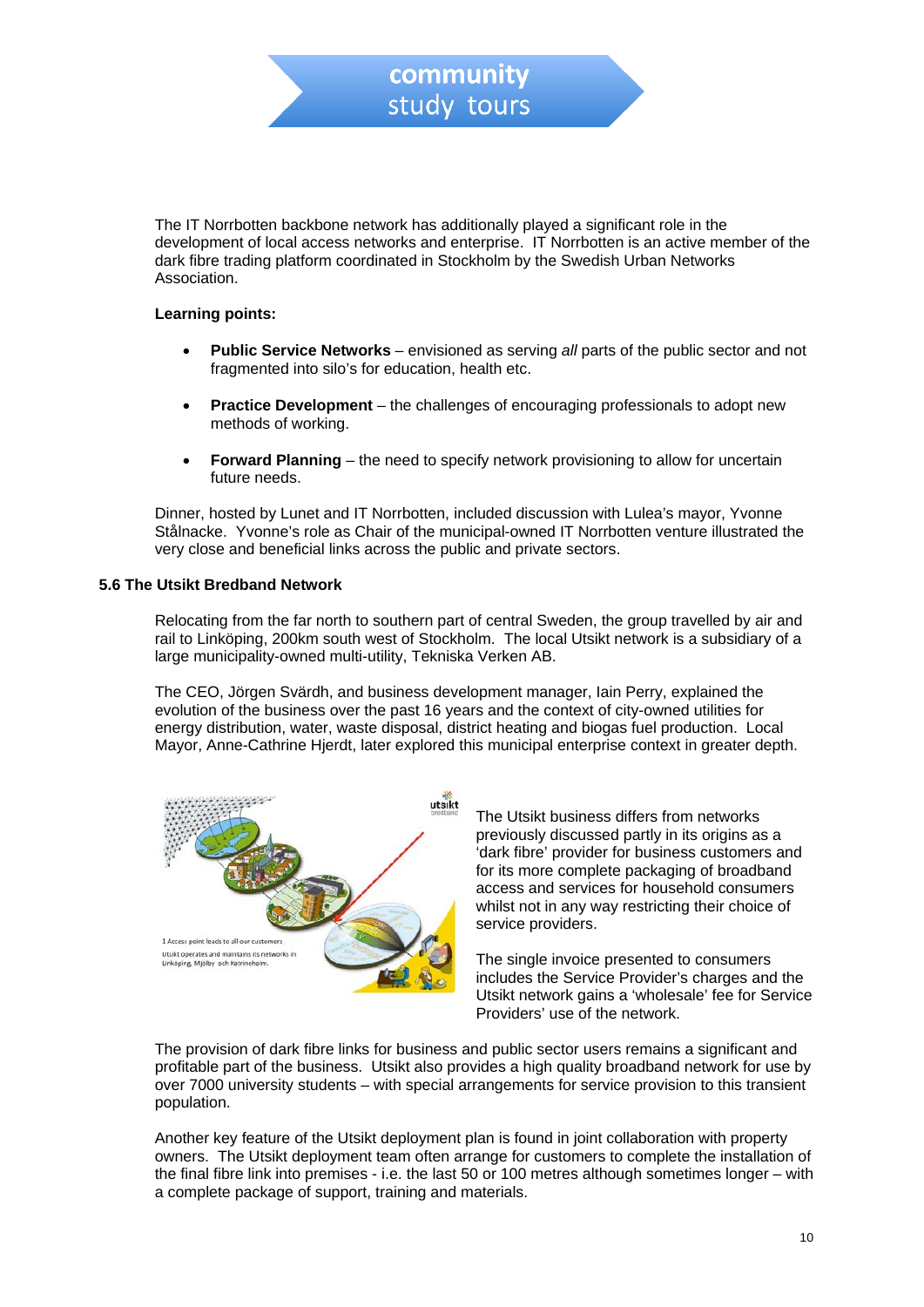Within this collaborative package Utsikt ensures that standards are met. The fibre remains the property of Utsikt but the property owners may, for example in large estate developments, negotiate reduced connection fees to reflect their 'in-kind' contribution. This process speeds up deployment, further reduces investment risk and bolsters customer commitment/take-up. The property owners (particularly housing associations for multi-apartment buildings) also deal with internal network distribution.

Given that the 'civil' costs of laying fibre cable are estimated to be around 70-80% of overall deployment costs, these 'in-kind' contributions are a key part of the community engagement plan but it does, of course, depend on a network design that enables local fibre interconnection to the local neighbourhood hub – a condition that does not currently apply in the UK where BT's 'fibre to the cabinet' model is designed to use copper connectivity for the 'first mile' link from the premises.

As an example of the network's inherent flexibility the 'LAN-Party' concept was explained. A householder or venue manager (e.g. a community hall) normally using, say, a 10Mb/s fibre access could request at any time a short-term capacity expansion to 100Mb/s for the duration of a special event such as a 'multi-player gaming party', local sports, conferences or a family occasion requiring video streaming. Such requests are easily facilitated by the customer service desk via the network management software and are typically satisfied within 15 minutes without any requirement for any physical technical support.

The group toured the Utsikt Network Operations Centre – noting the cost efficiencies of integration with other utilities and the remarkably low level of operational staffing required in this highly automated low-maintenance design. The group also saw a demonstration of high definition IPTV – an increasingly popular TV solution for broadband customers that offers potential for innovative local/community programming ventures.

#### **Learning Points:**

- **Local Leadership and Collaborative Deployment** the value of engaging with property owners for fibre installation work
- **Business users as foundation** for network development the early deployment of dark fibre as a product offering to local businesses provides stronger revenues and profits to sustain the less profitable household/consumer sector.
- **Utility Integration** the advantages of seeing high quality broadband as a basic utility (requiring many of the same deployment and operational skills) and working closely with these public services.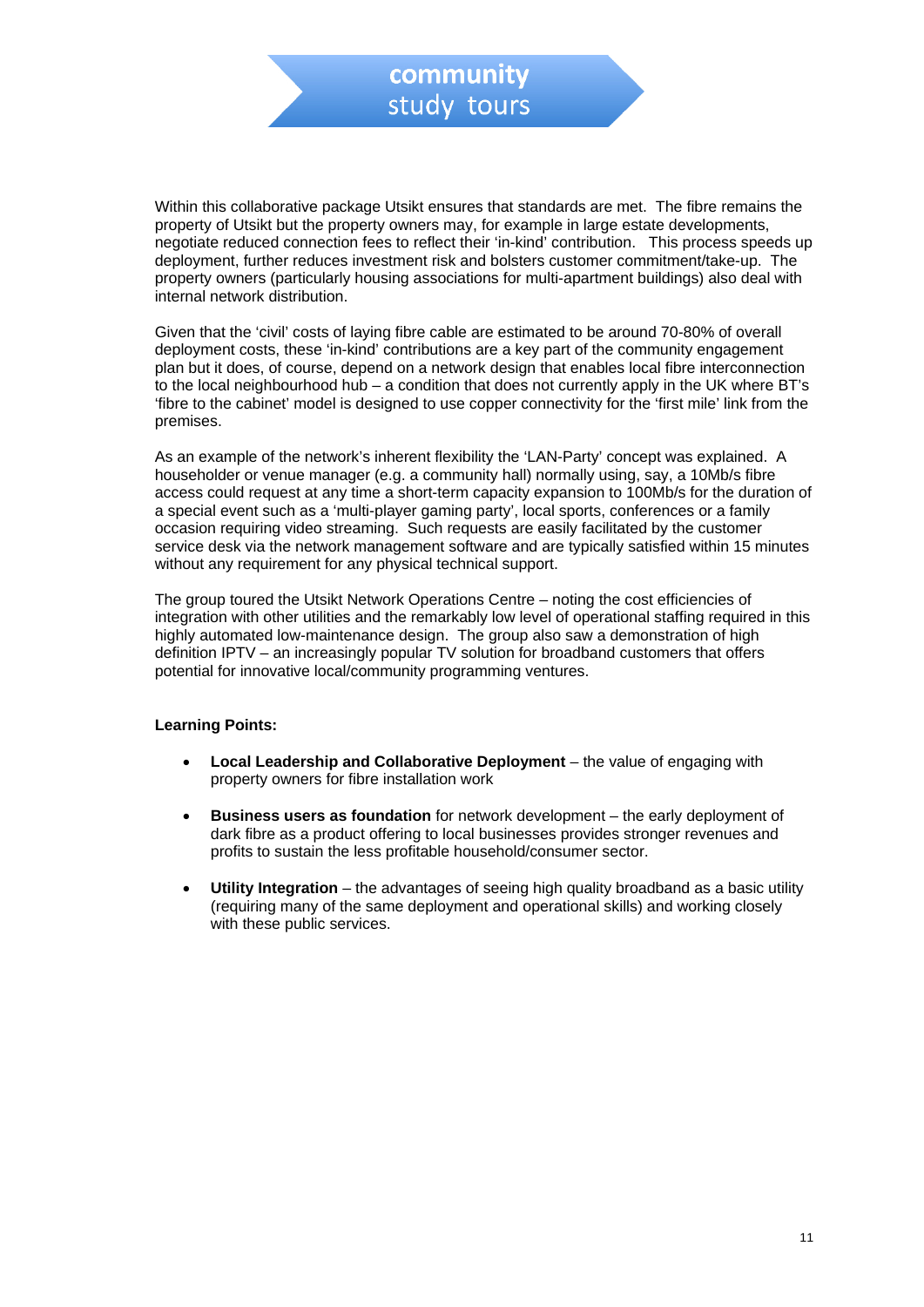

#### **5**.7 **Linköping – a presentation by the city's mayor, Anne-Cathrine Hjerdt.**

Anne-Cathrine gave an overview of this thriving city with a population of nearly 150,000 and over 7,000 university students.



City's approach to broadband expansion

- The municipality works actively with broadband providers to stimulate and encourage further broadband expansion
- IT infrastructure is a mandatory part of the municipality's plan and construction process
- Market forces shall prevail in densely populated areas, but in sparsely populated areas municipality actions are needed
- Openness and diversity is a fundamental requirement when the municipality finance the construction of (fibre) broadband networks

In a rapidly expanding environment (700 new businesses last year) and with a relatively young population, the mayor explained how the municipal utility enterprises were key to growth, lower taxes, administrative efficiency and the development of many innovative high-tech ventures.

Broadband was, of course, just one of many municipal ventures but is considered as vital to both economic growth and societal development.

The success of the municipal Utsikt venture had led to commendation by the regulator PTS (Swedish equivalent of Ofcom) as a fine example of how cities can take action to give households and businesses access to high quality broadband.

The group discussed the similarities and differences between Linköping and the Stirling/FVL area. It was noted that the city was focused on ensuring that surrounding rural areas were also provided with the same access capabilities as the city centre and business parks.

#### **Learning Points:**

- **Municipal Enterprise** the value (both in fiscal and environmental gains) of coordinated utility operations.
- **Economic Growth** high quality broadband access is seen as an engine for innovative enterprises and the smooth running of the community.
- **Regulatory encouragement** the value of support from PTS in facilitating EU grants and in encouraging broadband priorities in the local (and national) policy agenda.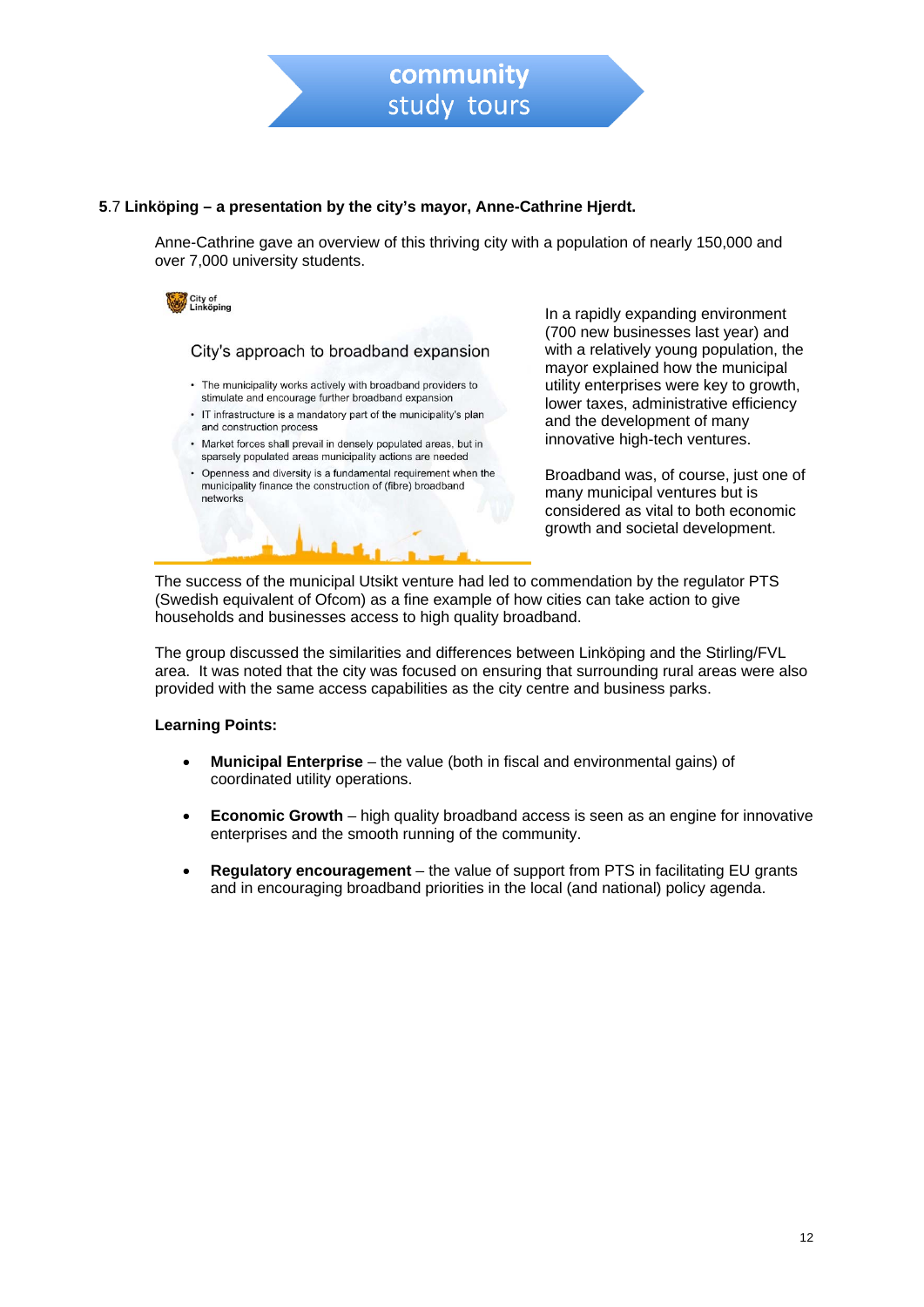

#### **5.8 NET**admin Systems – **Presentation by Henrik Halvorsen – VP Sales**

NETadmin's, Henrik Halvorsen - a frequent visitor to the UK and a regular speaker at NextGen Events, gave the final presentation of the Study Tour.

NetTadmin Support for multiple business models



Henrik illustrated how the economic viability and sustainability of local network operations was dependent on first-rate fully automated processes to deal with the complex mix of customers' and Service Providers' requirements alongside the technical challenges of network deployment and operations.

In essence the [NETadmin](http://www.netadminsystems.com/) management design enables full and convenient customer choice (for

example fully automated switching between services) and also matches the network capabilities to the complex technical protocols specified by Service Providers.

The NETadmin designs are also central to delivering a wide variety of business models adapted to local requirements and regulatory policies. This inbuilt flexibility required clear design insight and an understanding of the challenges facing new market entrants. The systems, as developed, reflect the experience gained from more than a decade of advanced broadband development in Sweden.

It is significant that Sweden's advanced position in the deployment of high quality broadband networks has led to the development of specialist expertise across many disciplines – and NETadmin represents an example of the international export potential of this sectorial growth.

The study group thoroughly appreciated this concluding presentation as it explained how much of what they had seen during the tour was attributable to first class operational management design – a theme that was not confined to the broadband experience.

#### **Learning Points:**

- **Choices and Options:** there is no 'one-size-fits-all' solution to rural and urban broadband requirements, and network operators as well as customers benefit from the design choices now readily available.
- **Wider benefits:** the growth of new business ventures (across all sectors) stimulated by these network challenges should not be under-estimated. This is evident not only in broadband network ventures such as NETadmin but can also be seen in many small and micro businesses operating in rural locations and re-purposed farm buildings. These ventures remind us of the 'un-captured values' described by Crister Mattson at the start of the Study Tour.
- **No need to re-invent:** whilst the challenges for rural and urban Scotland may seem to be significant, the expertise now readily available can be utilized to (a) dispel investor fears of complexity and (b) fast-track new local operations to success.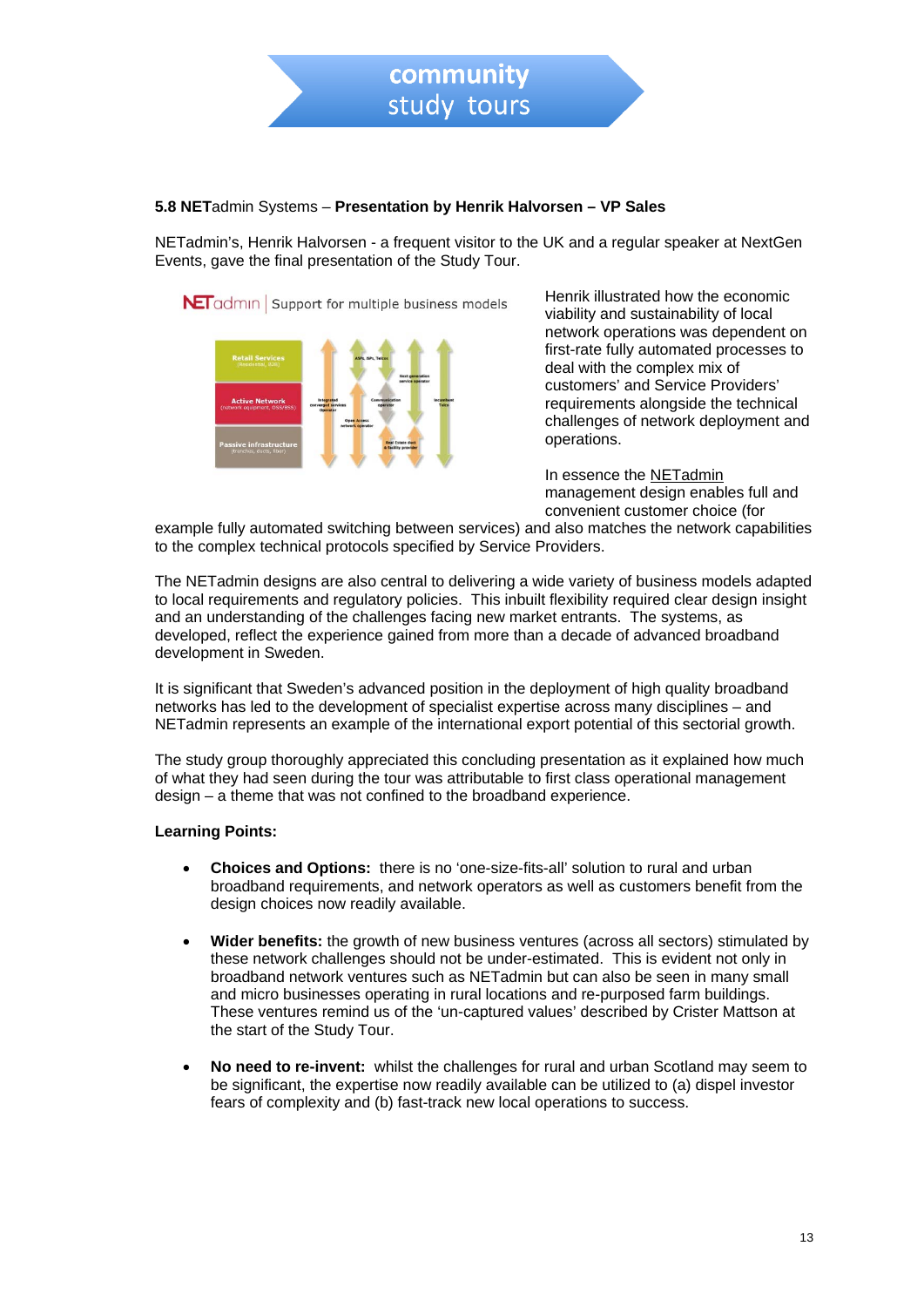#### **5.9 Departure Debrief**

The Study Group travelled back to Skavsta airport for their final night in Sweden and this afforded time for a group discussion at the hotel after breakfast and before transitioning to the departure area. Delegates completed evaluation forms, discussed their impressions of the study tour and raised questions reflecting their specific interests.

- Some delegates would have appreciated a higher technical content during the tour and others would have wished for more detailed analysis of the economics of network operations – particularly in the treatment of additional capital requirements for renewal of active equipment.
- Additional detail on usage patterns answering the questions about needs that justify the capacity provision – would have been helpful but most delegates agreed that futureproofing the access network was a fundamental step towards enabling new, as yet unforeseen, applications.
- Not all delegates had sufficient time to fully absorb the documentation and linked materials provided in advance of the visit.
- Delegates also suggested that inclusion of visits to households and very small communities would have added useful information.
- All delegates found the tour to be inspirational and 'an eye-opener' and few were concerned that the specific culture of Swedish community life did not map directly onto the prevailing Scottish environment.
- Several delegates commented on the significance of local municipal leadership, the importance of public-private partnerships and the need to engage directly with communities.
- The disconnects in the UK between Health and Social Services provision were understood not to be such a challenge in Sweden with greater municipal involvement in health provision. Similarly the need to make better use of public service networks and to seek greater integration of Intranets to provide a critical mass case for investment of the scale seen in Northern Sweden was seen by some as a priority for Scotland
- Delegates also identified the need for broader awareness amongst communities in respect of UK broadband plans – particularly those planned by the incumbents but also those sponsored by local groups.
- Delegates had struggled to understand the critical role of dark fibre provision (mainly for larger business users) in enabling network expansion to households. This point taken with the ongoing (and 'innovation inhibiting') debate about 'how much capacity is really needed' and the clear distinction between well-planned Swedish cohesiveness and the UK market regulatory fragmentation, reminded delegates that there are many layers of detail that need to be 'peeled back' to gain a fuller understanding.
- Some delegates had found the pace of the tour (and the amount of travelling) challenging but all agreed that it had been a thoroughly worthwhile experience.

From an organisational viewpoint the delegates were thanked by the study tour leaders for the enthusiasm with which they had asked questions at every turn – and it was reported that the host organisations, speakers and guests had been impressed with the engagement of the study group, even though at times 'it had wrecked the flow of their presentations'!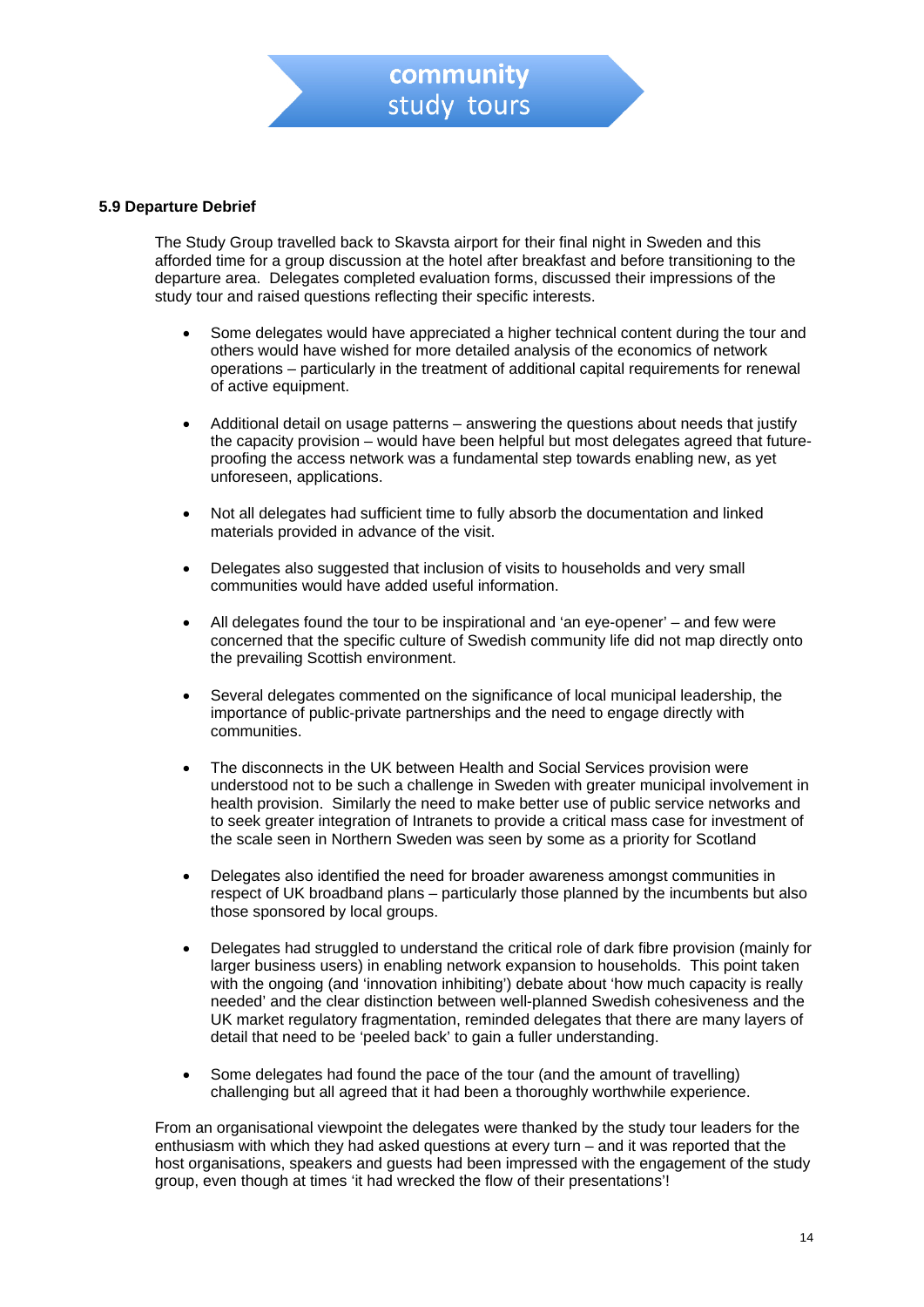

# **6 Summary**

For all delegates, the experience of this study tour has probably raised more questions than answers – but that is the nature of discovery.

Some of these questions are concerned with the fundamental policy direction and purpose of local government – particularly in the area of municipal enterprise – and the critical role of the regulator in delivering government policy.

Other questions concern the cause and effect of community cohesion and collaborative endeavor – and how these might best be addressed in the Scottish context.

And yet further questions at a more-detailed technical and commercial level indicate the discovery of opportunities (for example in 'dark fibre' trading) that might previously have not been considered.

For reference a summary of the topics raised *prior* to the Study Tour is included in the Delegate Briefing Pack and the 'Learning Points' from each part of the Study Tour are reproduced below.

A 20 minute video summary – capturing just a few moments from this intensive experience can be found at:<http://www.youtube.com/watch?v=N7k8gU377oM>

The following PowerPoint presentations are available on email request to: [StudyTours@Groupe-intellex.com](mailto:StudyTours@Groupe-intellex.com)

> Swedish Urban Networks Association Lunet – the local network in Luleå IT Norrbotten and its Health Services Utsikt – the local network in Linköping Linköping Municipality NETadmin Systems AB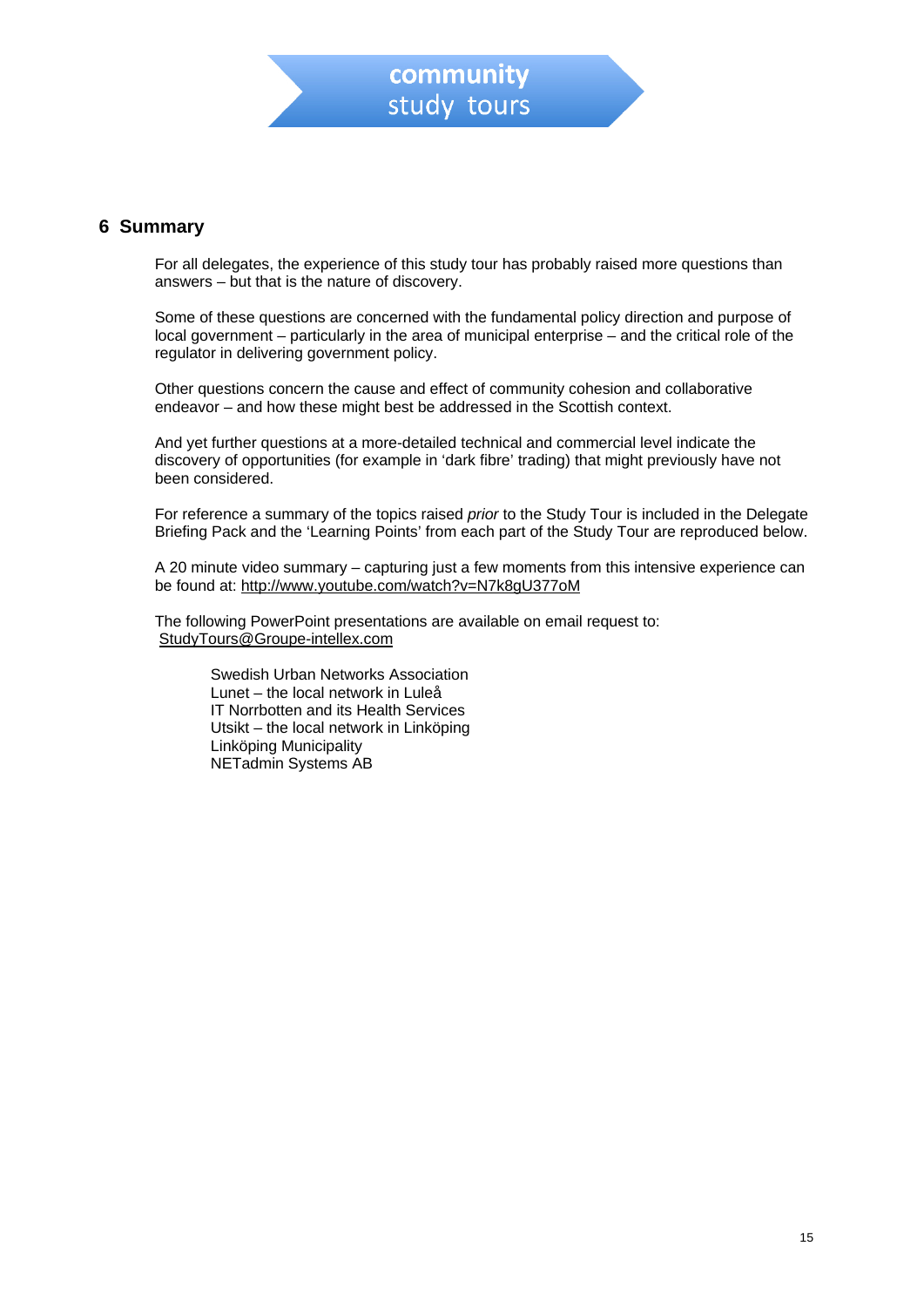#### **Learning Points:**

(Listed in order of appearance)

- **Customer choice and diversity of business models** arising from clear separation of Access and Services.
- **Market maturity** evidenced by the number of local access networks and emergence of systems and trading platforms.
- **The critical role of the regulator** in encouraging broadband-enabled economic growth as part of government policy.
- '**Un-captured values'** the need to understand the wider economic and societal benefits and to ensure that these are articulated in seeking public sector funding.
- **Risk-reduction** the value of good planning and operational standards including collaboration with other utilities and road/rail construction
- **Knowledge Sharing** the ready availability of advice from those who went through these learning curves several years ago.
- **Local Identity and Community Engagement/Leadership** the value of being local, encouraging community involvement in deployment plans and development of locally relevant applications services.
- **Open Access and competitive positioning** the significance and benefits of openness and clarity in accounting practices to demonstrate market fairness and customer choice of Services.
- **Symmetry** the benefits of symmetric (upload/download parity) for future services development and the innovation impacts derived from user-generated content particularly for very small businesses.
- **Public Service Networks** envisioned as serving *all* parts of the public sector and not fragmented into silo's for education, health etc.
- **Practice Development** the challenges of encouraging professionals to adopt new methods of working.
- **Forward Planning** the need to specify network provisioning to allow for uncertain future needs.
- **Local Leadership and Collaborative Deployment** the value of engaging with property owners for fibre installation work
- **Business users as foundation** for network development the early deployment of 'dark fibre' as a product offering to local businesses provides stronger revenues and profits to sustain the less profitable household/consumer sector.
- **Utility Integration** the advantages of seeing high quality broadband as a basic utility (requiring many of the same deployment and operational skills) and working closely with these public services.
- **Municipal Enterprise** the value (both in fiscal and environmental gains) of coordinated utility operations.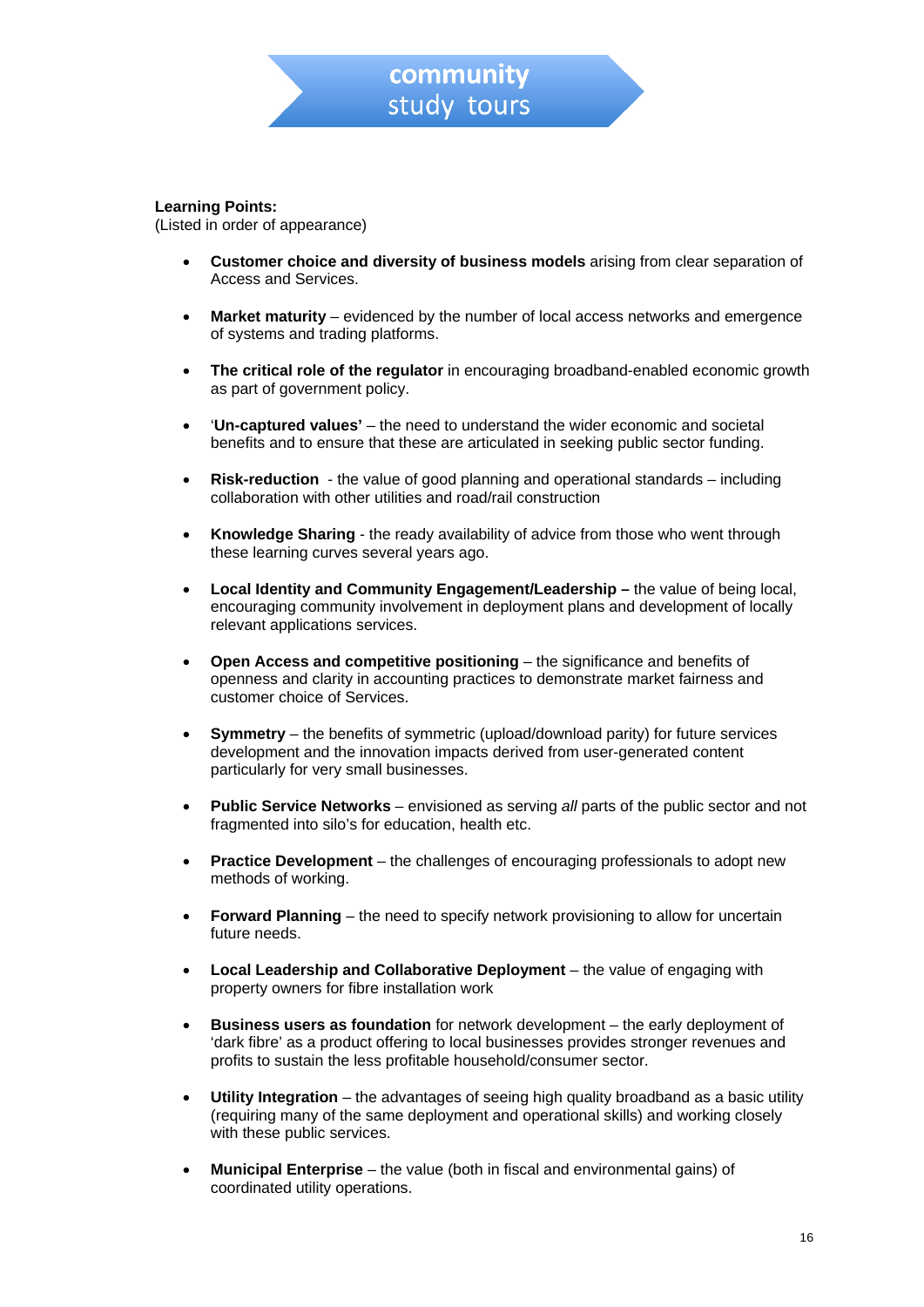

- **Regulatory encouragement** the value of support from PTS in facilitating EU grant applications and in encouraging broadband priorities in the local (and national) policy agenda.
- **Choices and Options:** there is no 'one-size-fits-all' solution to rural and urban broadband requirements, and network operators as well as customers benefit from the design choices now readily available.
- **Wider benefits:** the growth of new ventures stimulated by these network challenges should not be under-estimated. This is evident in close-coupled ventures such as NETadmin but can also be seen in many small and micro businesses operating in rural locations and re-purposed farm buildings. These ventures remind us of the 'uncaptured values' described by Crister Mattson at the start of the Study Tour.
- **No need to re-invent:** whilst the challenges for rural and urban Scotland may seem to be significant, the expertise now readily available can be utilized to (a) dispel investor fears of complexity and (b) fast-track new local operations to success.

#### **Acknowledgements:**

The founders of Community Study Tours, Marit Hendriks and David Brunnen, wish to thank all of our hosts, speakers and guests in Sweden, and acknowledge the support of HMG/DCMS in the development of this market education opportunity. We are also grateful to the good offices of the FVL LEADER initiative and the willing participation and engagement of all delegates.



The European Agricultural Fund for Rural Development: Europe investing in rural areas





**This project was part-financed by the Scottish Government and the European Community Forth Valley and Lomond LEADER 2007-2013 Programme with additional support from the UK's Department for Culture, Media and Sport.** 



culture, media and sport